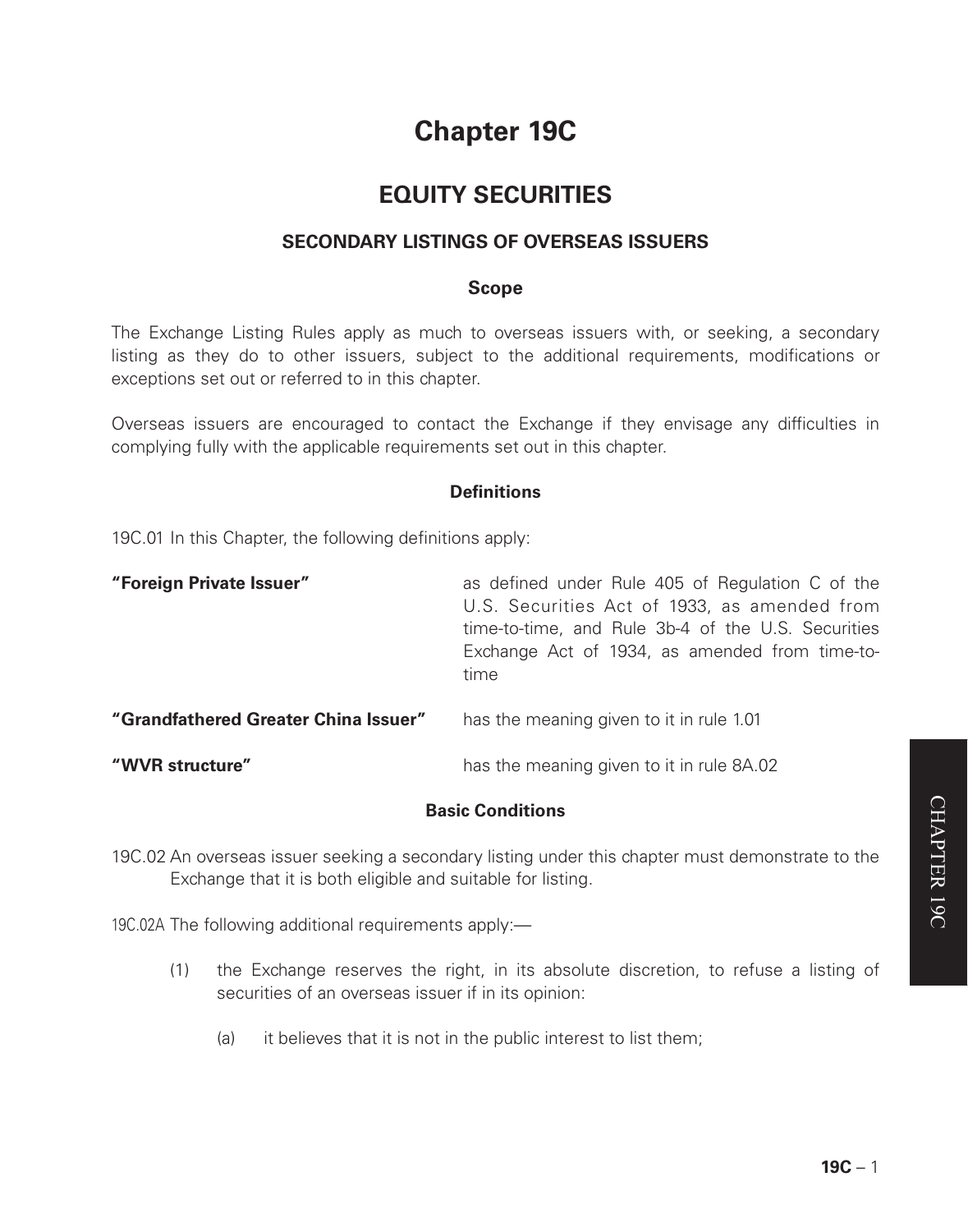- (b) the overseas issuer's primary listing is or is to be on an exchange that cannot provide the shareholder protection standards that are at least equivalent to those provided in Hong Kong;
- (c) the overseas issuer has received waivers from or is exempt from rules, regulations or legislation that result in it being subject to regulatory requirements that are materially less stringent than those that generally apply to entities of its nature listed on its primary market;
- (d) the application constitutes an attempt to avoid rules that apply to a primary listing on the Exchange; or
- (e) the majority of its worldwide trading will take place in Hong Kong upon or shortly after its listing in Hong Kong;
- (2) listing on the overseas issuer's primary exchange must have been granted before listing on the Exchange can be granted;
- (3) an overseas issuer must comply with rule 19.05(2) on the appointment and maintenance of a person authorised to accept service of process and notices on its behalf in Hong Kong; and
- (4) an overseas issuer must comply with the securities registration requirements of rules 19.05(3), 19.05(4) and 19.05(5).
	- *Note: For the purpose of rule 19C.02A(1)(d), the Exchange may apply the test set out in rule 14.06B to determine whether, in the opinion of the Exchange, a transaction and/or arrangement or series of transactions and/or arrangements an applicant for secondary listing conducted on its primary exchange constituted a reverse takeover. If a material part of the applicant's business is listed on its primary exchange by way of a reverse takeover, the Exchange will normally consider its application for secondary listing on the Exchange to be an attempt to avoid rules that apply to primary listing.*

19C.03 [Repealed 1 January 2022]

#### **Qualifications for Secondary Listing**

19C.04 An overseas issuer with a WVR structure must have a track record of good regulatory compliance of at least two full financial years on a Qualifying Exchange.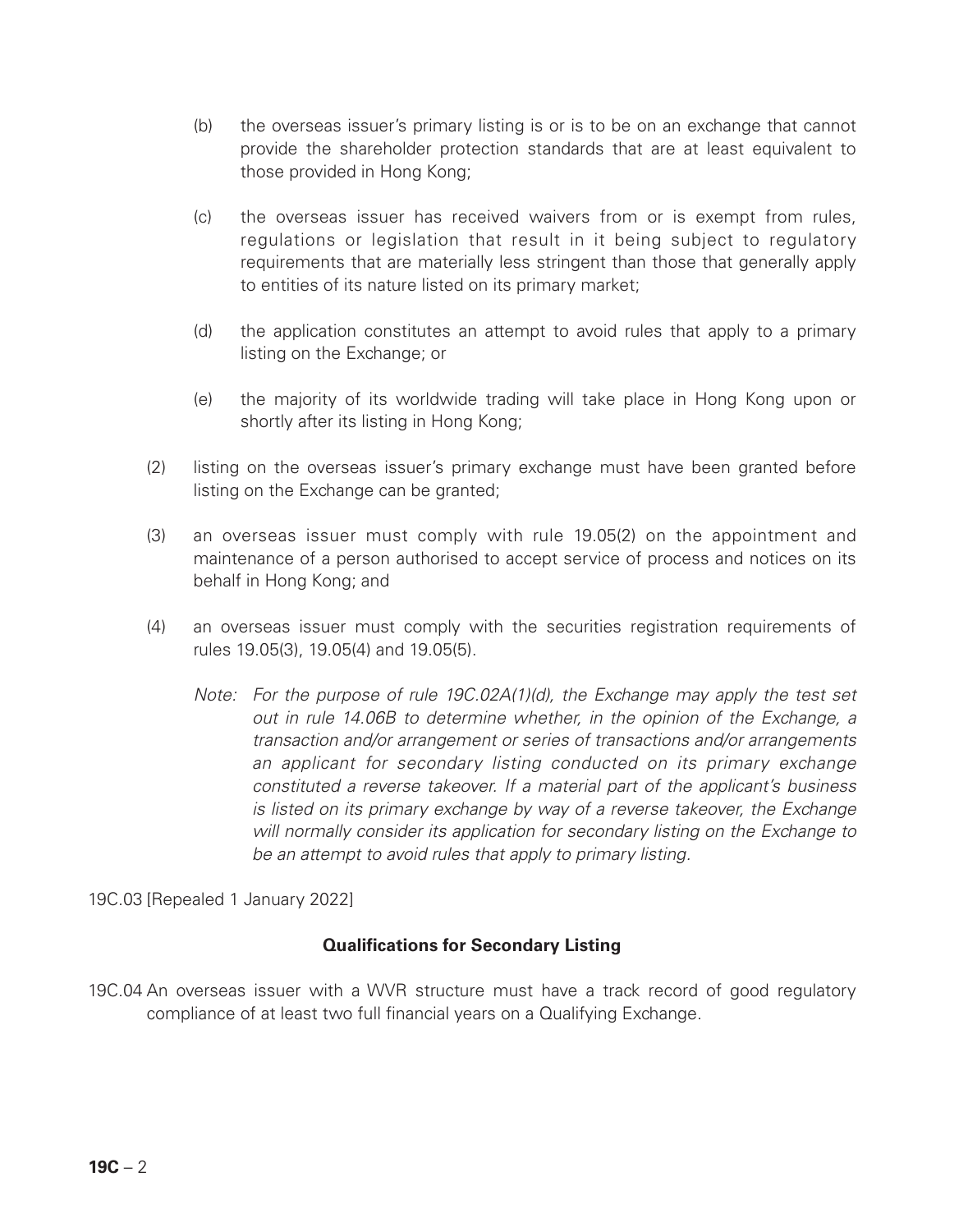19C.05 An overseas issuer with a WVR structure must satisfy one of the following criteria:

- (1) a market capitalisation of at least HK\$40,000,000,000 at the time of listing; or
- (2) a market capitalisation of at least HK\$10,000,000,000 at the time of listing and revenue of at least HK\$1,000,000,000 for the most recent audited financial year.
- 19C.05A An overseas issuer without a WVR structure must satisfy either paragraphs (1) and (2) ("Criteria A") or paragraphs (3) and (4) ("Criteria B") below:

#### Criteria A

- (1) a track record of good regulatory compliance of at least five full financial years on a Qualifying Exchange (for any overseas issuer without a WVR structure) or on any Recognised Stock Exchange (only for overseas issuers without a WVR structure and without a centre of gravity in Greater China); and
- (2) a market capitalisation of at least HK\$3,000,000,000 at the time of listing.
	- *Note: Applications for secondary listing from issuers with a centre of gravity in Greater China and without a WVR structure that are primary listed on a Recognised Stock Exchange other than a Qualifying Exchange will be considered only in exceptional circumstances on the basis of the issuer's individual circumstances and the merits of the case.*

#### Criteria B

- (3) a track record of good regulatory compliance of at least two full financial years on a Qualifying Exchange; and
- (4) a market capitalisation of at least HK\$10,000,000,000 at the time of listing.
	- *Note: A waiver of the listing track record criteria of paragraphs (1) and (3) above may be granted if the applicant seeking a secondary listing is wellestablished and has a market capitalisation at listing that is significantly larger than HK\$10,000,000,000.*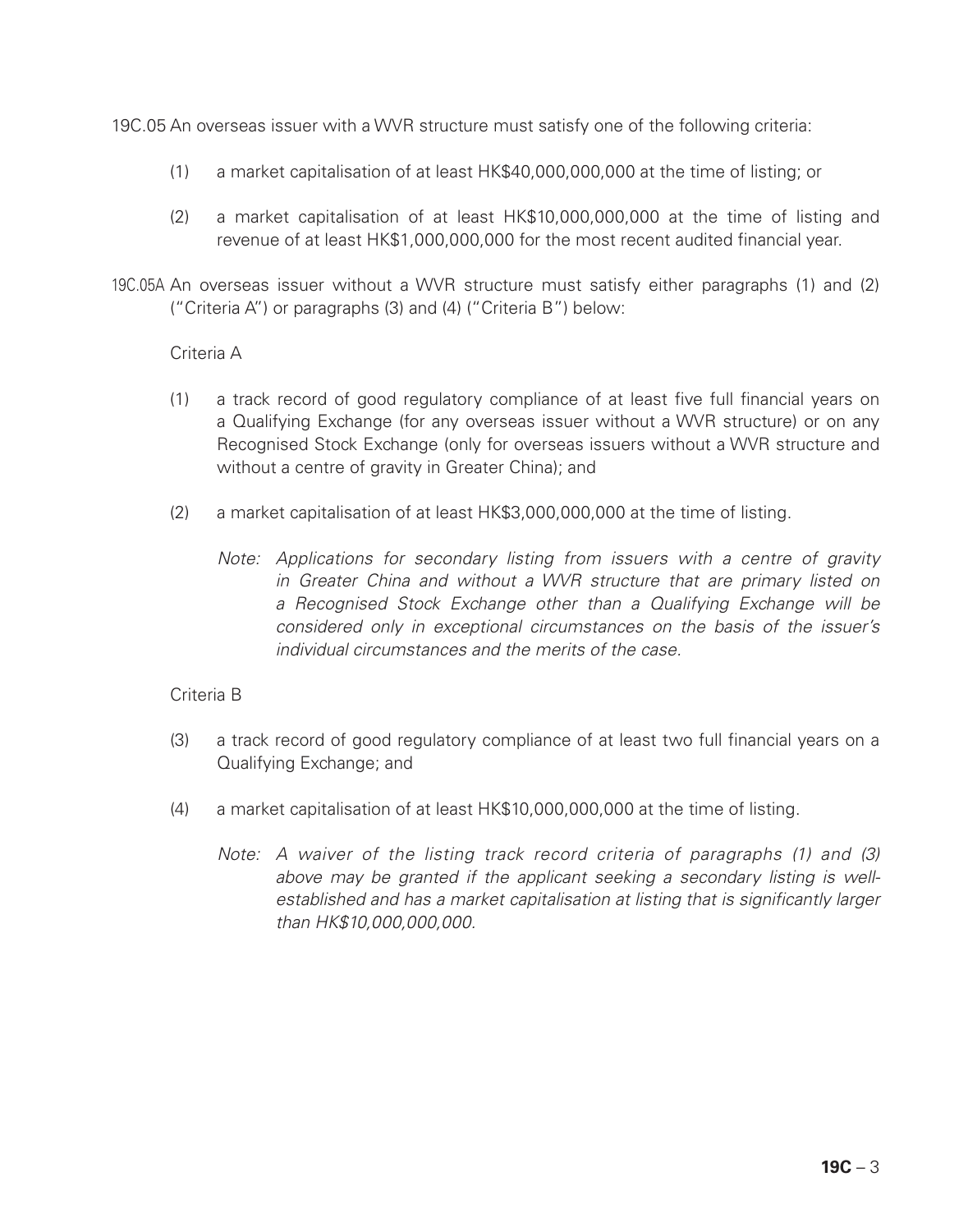19C.06 [Repealed 1 January 2022]

19C.07 [Repealed 1 January 2022]

19C.08 [Repealed 1 January 2022]

19C.09 [Repealed 1 January 2022]

#### **Directors**

- 19C.09A Rule 3.16 is modified to require that, if an issuer does not have a board of directors, all members of the issuer's equivalent governing body must accept full responsibility, collectively and individually, for the listed issuer's compliance with the Exchange Listing Rules. If the issuer's board of directors or equivalent governing body is not empowered to take collective responsibility, this responsibility must be accepted by all the individuals empowered to do so.
	- *Note: The governing body of an overseas issuer, in accordance with the laws and regulations of its jurisdiction of incorporation, may have a form other than that of a board of directors. In these circumstances, this rule aims to ensure that individual and collective responsibility by relevant persons continues to be taken for compliance with the Exchange Listing Rules.*

#### **Application Procedures and Requirements**

19C.09B The following modifications apply:—

- (1) for rules 9.09, 9.11(3a), 9.11(3b), 9.11(17b), 9.11(28), 9.11(38) and 9.20(1) the references to directors should be read as references to members of the overseas issuer's governing body;
- (2) the one signed copy of the listing document lodged with the Exchange pursuant to rule 9.11(29)(a) may be signed by two members of the overseas issuer's governing body or by their agents authorised in writing rather than by or on behalf of every director or proposed director; and
- (3) the declaration and undertaking to be lodged under rule 9.11(38) may require adjustment by virtue of the laws to which the overseas issuer is subject.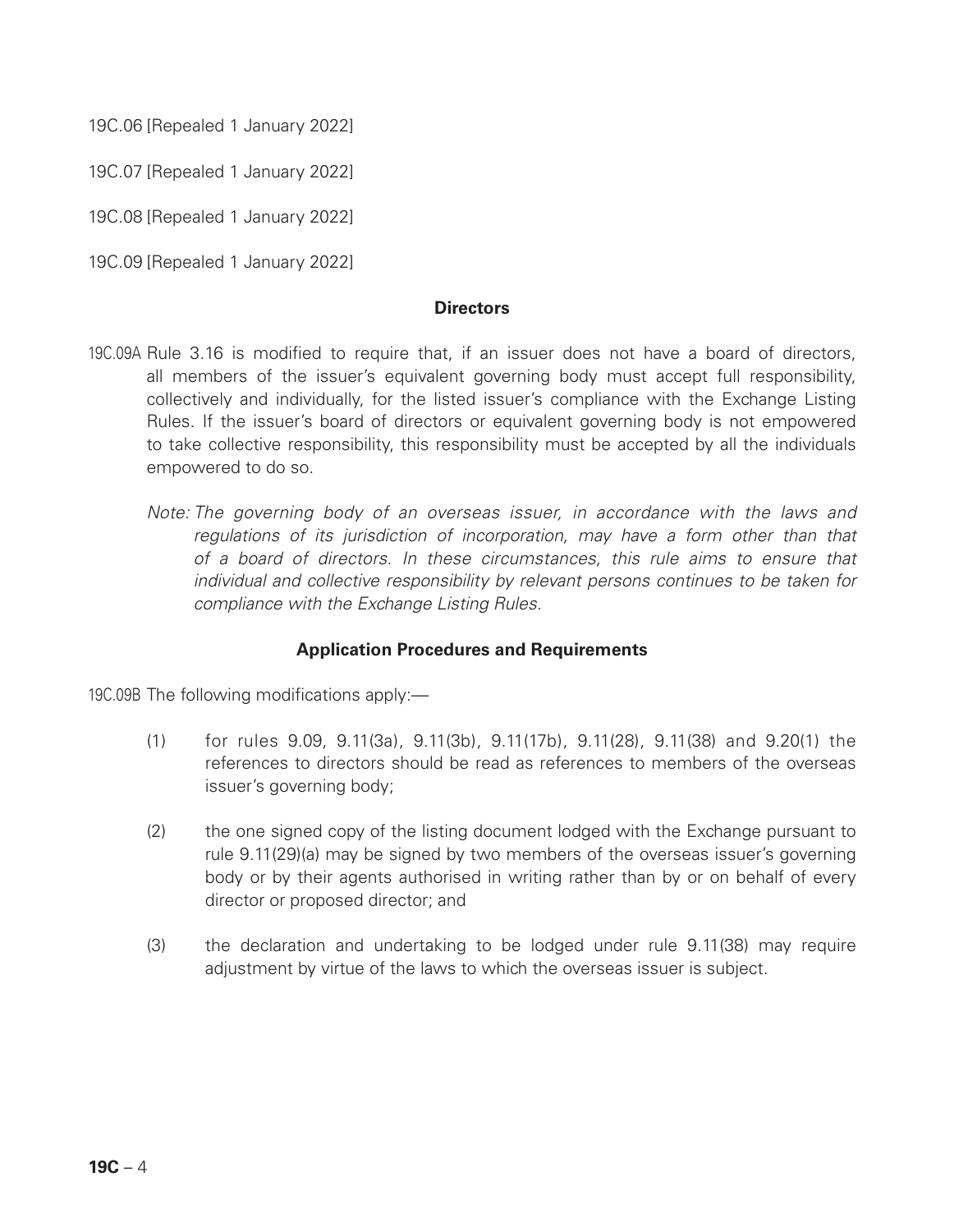# **Listing Documents**

19C.10 An overseas issuer must prominently disclose in its listing documents any provisions in its constitutional documents concerning the issuer's governance that are unusual compared with normal practices in Hong Kong and are specific to the issuer rather than a consequence of the laws and regulations to which the issuer is subject. An overseas issuer must also prominently disclose in its listing documents how such provisions affect its members' rights.

*Note: Examples of such provisions include, but are not limited to, "poison pill" arrangements and provisions setting restrictions on the quorum for board meetings.*

- 19C.10A Overseas issuers that wish to omit any of the information prescribed for listing documents should consult the Exchange at the earliest possible opportunity. The Exchange may be prepared to permit the omission of information from a listing document with regard to the principles set out in rule 19C.11A.
- 19C.10B The following modifications and additional requirements apply:—
	- (1) where items of information specified in Parts A and B of Appendix 1 are inappropriate or not fully applicable, the item should be adapted so that equivalent information is given:
	- (2) if the overseas issuer does not have a board of directors, the statement of responsibility required under paragraph 2 of Parts A and B of Appendix 1 must be made by all the members of the overseas issuer's equivalent governing body and the listing document should be modified appropriately. If the issuer's board of directors or equivalent governing body is not empowered to take collective responsibility, the responsibility statement must be signed by all the individuals empowered to do so. The statement of responsibility must be modified according to the appropriate circumstances;
	- (3) the documents to be published on the Exchange's website and the issuer's own website will be the documents corresponding to those mentioned in paragraph 53 of Part A and paragraph 43 of Part B of Appendix 1. Unless otherwise provided by the Companies (Winding Up and Miscellaneous Provisions) Ordinance, where any of such documents are not in the English language, certified English translations thereof must be published on the Exchange's website and the issuer's own website. In particular cases, the Exchange may require additional documents to be published on the Exchange's website and the issuer's own website. In lieu of publishing these documents on the Exchange's website and the issuer's own website, an overseas issuer can instead disclose the website addresses of the relevant statutes and regulations in the listing document on condition that the websites are easily accessible to the public free of charge;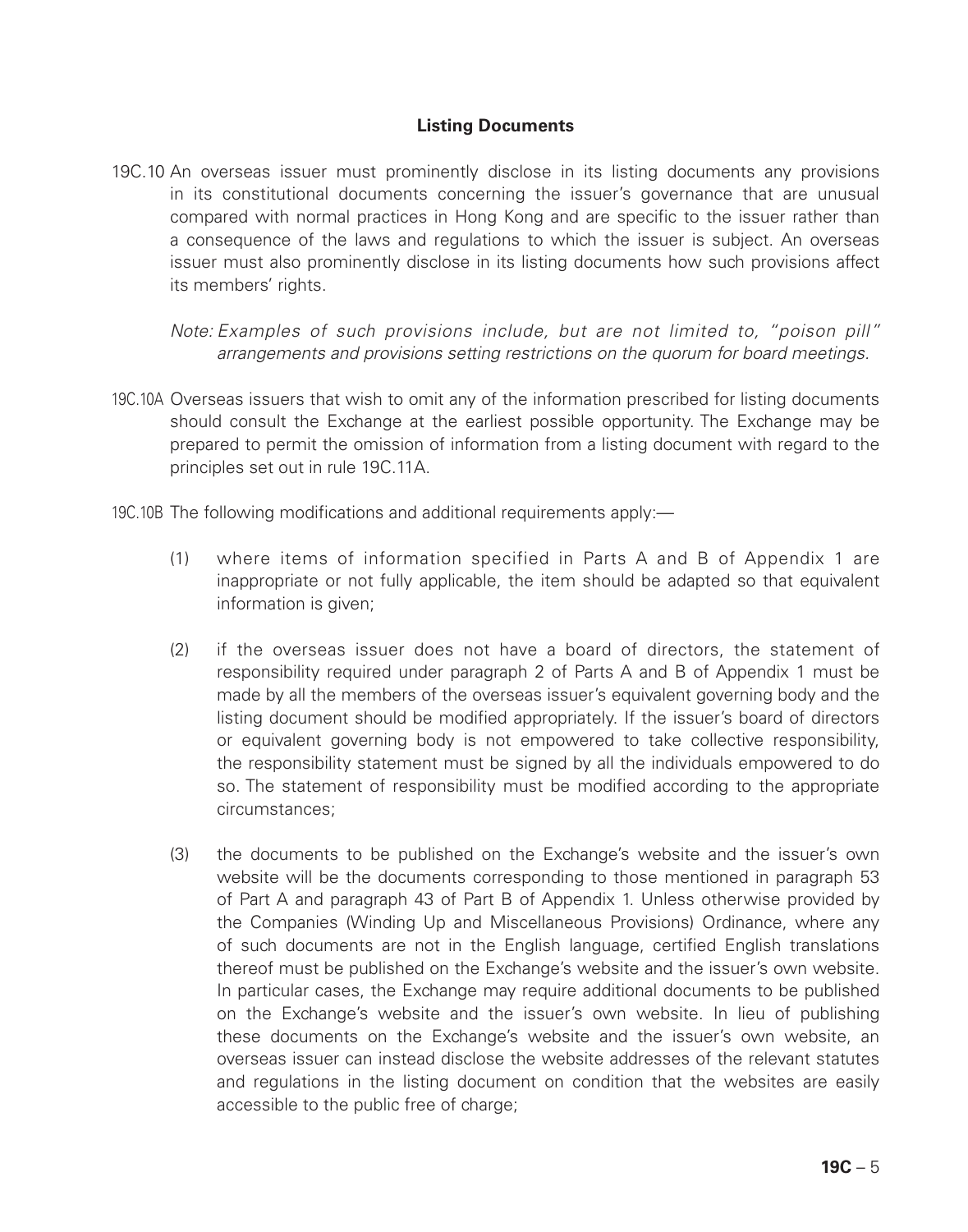- (4) overseas issuers that are subject to public reporting and filing obligations in their jurisdictions of incorporation or other establishment (or primary listing, if different) may be permitted to incorporate in listing documents relevant documents so published. Such documents must be in English, or accompanied by a certified English translation;
	- *Note:* An example is where overseas issuers subject to Securities and Exchange *Commission filing requirements in the United States of America may be able to utilise such documents.*
- (5) the listing documents need not be accompanied by a Chinese translation, unless required to do so by section 342(1) of the Companies (Winding Up and Miscellaneous Provisions) Ordinance;
- (6) for the purposes of rule 2.11, the overseas issuer must appoint at least one authorised representative who need not be a director or secretary but must be a person acceptable to the Exchange. The authorised representative may also be the person authorised to accept service that is required to be appointed under the provisions of rule 19C.02A(3). The authorised representative should act as the principal channel of communication between the overseas issuer and the Exchange;
- (7) an overseas issuer must clearly disclose in its listing document:
	- (a) a summary of the waivers and exemptions that have been granted to the issuer;
	- (b) a summary of the provisions in the laws and regulations in its home jurisdiction and primary market that are different from those required by Hong Kong laws regarding:
		- (i) the rights of holders of its securities and how they can exercise their rights;
		- (ii) directors' powers and investor protection; and
		- (iii) the circumstances under which its minority shareholders may be bought out or may be required to be bought out after a successful takeover or share repurchase;
	- (c) details of withholding tax on distributable entitlements or any other tax that is payable by shareholders (e.g. capital gains tax, inheritance or gift taxes) and whether Hong Kong investors have any tax reporting obligations; and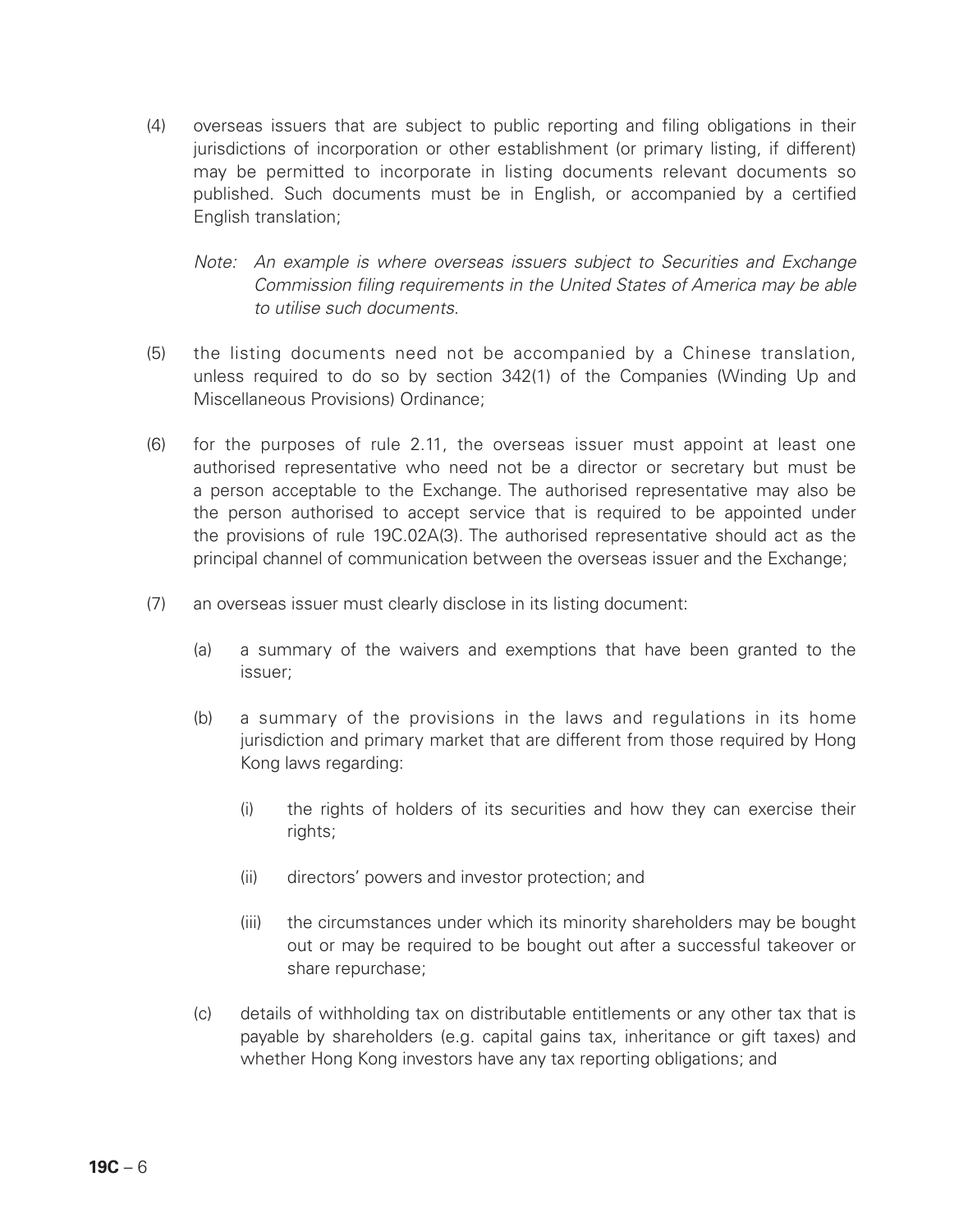- (d) where an overseas issuer is listing depositary receipts, a summary of the terms and conditions in the depositary agreement and deed poll; and
- (8) an overseas issuer that is a Foreign Private Issuer must prominently disclose in all its listing documents the exemptions from obligations in the United States of America that it enjoys because of its status as a Foreign Private Issuer and to inform investors that they should exercise care when investing in the listed shares of the issuer.

#### **Accountants' Reports**

- 19C.10C An accountants' report will not normally be regarded as acceptable unless the relevant accounts have been audited to a standard comparable to that required by the Hong Kong Institute of Certified Public Accountants or by the International Auditing and Assurance Standards Board of the International Federation of Accountants.
	- *Note: A list of alternative overseas auditing standards that are considered comparable to the standards set out in this rule is published on the Exchange's website, as amended from time to time.*
- 19C.10D Accountants' reports are required to conform with financial reporting standards acceptable to the Exchange, which are normally HKFRS or IFRS. Where the Exchange allows a report to be drawn up otherwise than in conformity with HKFRS or IFRS, the Exchange may, having regard to the exchange on which the overseas issuer has its primary listing, require the report to contain a reconciliation statement setting out the financial effect of the material differences (if any) from either HKFRS or IFRS.

#### *Notes:*

- *1. The suitability of alternative overseas financial reporting standards depends on*  whether there is any significant difference between the overseas financial reporting *standards and IFRS, and whether there is any concrete proposal to converge or substantially converge the overseas financial reporting standards with IFRS.*
- *2. A list of alternative overseas financial reporting standards that are considered comparable to HKFRS or IFRS is published on the Exchange's website, as amended from time to time.*
- *3. The reconciliation statement must be reviewed by the reporting accountant that reports on the relevant financial statements.*
- *4. An overseas issuer with a secondary listing that adopts one of the alternative standards referred to in Note 2 above (other than issuers incorporated in a member state of the European Union which have adopted EU-IFRS) for the preparation of its accountants' reports must adopt HKFRS or IFRS if it de-lists from the jurisdiction*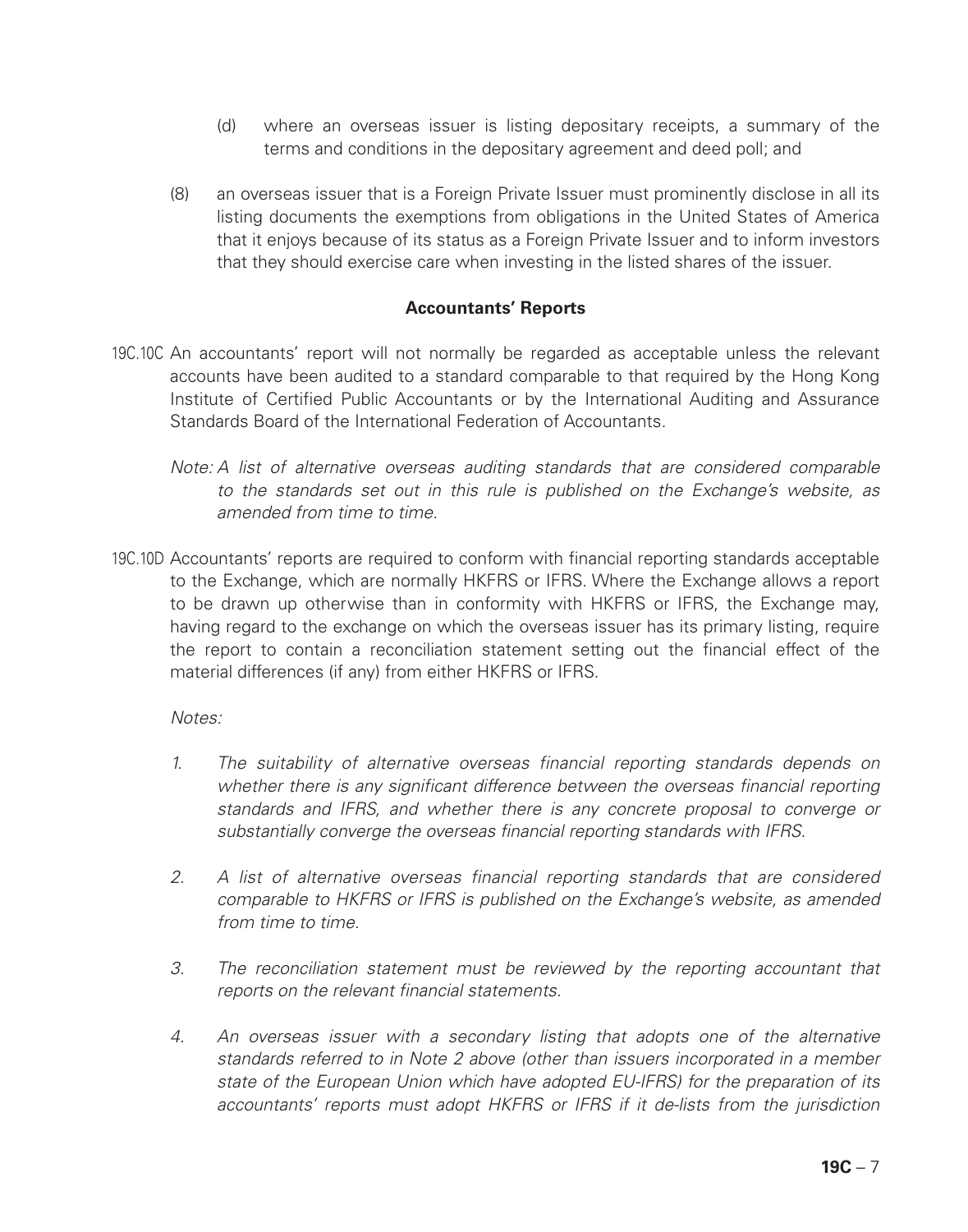*of that alternative standard and must do so for any annual and interim financial statements that fall due under the Exchange Listing Rules, and are published, after the first anniversary of the date of its de-listing.*

- *5. For US-listed secondary listing applicants, the requirement for the preparation of a reconciliation statement in respect of the accountants' report prepared under US GAAP in a listing document applies to listing applications submitted on or after 1 January 2023.*
- 19C.10E As indicated in rules 4.14 to 4.16, where the figures in the accountants' report differ from those in the audited annual accounts, a statement of adjustments must be submitted to the Exchange enabling the figures to be reconciled.

#### **Exceptions to the Rules**

19C.11 The following rules do not apply to an overseas issuer that has, or is seeking, a secondary listing on the Exchange: 3.17; 3.21 to 3.23; 3.25 to 3.27A; 3.28; 3.29; 4.06; 4.07; Chapter 7; 8.08 (prescribed percentage of public float only); 8.09(4) (exception limited to issues outside the Exchange's markets); 8.18 (exception limited to issues outside the Exchange's markets); 9.11(10)(b); 10.05; 10.06(2)(a) to (c); 10.06(2)(e); 10.06(4); 10.06(5); 10.07(1); 10.07(2) to (4); 10.08; 13.11 to 13.22; 13.23(1); 13.23(2); 13.25A; 13.27; 13.28; 13.29; 13.31(1); 13.35; 13.36; 13.37; 13.38; 13.39(1) to (5A); 13.39(6) to (7) (exception limited to circumstances other than where a spin-off proposal requires approval by shareholders of the parent); 13.40 to 13.42; 13.44 to 13.45; 13.47; 13.48(2); 13.49; 13.51(1); 13.51(2) (each new director or member of the overseas issuer's governing body must sign and lodge with the Exchange, as soon as practicable, a declaration and undertaking in the form set out in Form B of Appendix 5); 13.51B; 13.51C; 13.52(1)(b) to (d); 13.52(1)(e)(i) to (ii); 13.52(1)(e)(iv) (exception limited to issues outside the Exchange's markets); 13.52(2); 13.67; 13:68; 13.74; 13.80 to 13.87 (exception limited to circumstances other than where a spin-off proposal requires approval by shareholders of the parent); 13.88; 13.89; 13.91; Chapter 14; Chapter 14A; Chapter 15 (exception limited to issues outside the Exchange's markets); Chapter 16 (exception limited to issues outside the Exchange's markets); Chapter 17; Practice Note 4 (exception limited to issues outside the Exchange's markets); Practice Note 15 paragraphs 1 to 3(b) and 3(d) to 5 (exception limited to circumstances where the spunoff assets or businesses are not to be listed on the Exchange's markets and the approval of shareholders of the parent is not required); Appendix 10; Appendix 14; Appendix 16; Appendix 21 (exception does not apply in circumstances where a spin-off proposal requires approval by shareholders of the parent); Appendix 22 (exception does not apply in circumstances where a spin-off proposal requires approval by shareholders of the parent); and Appendix 27.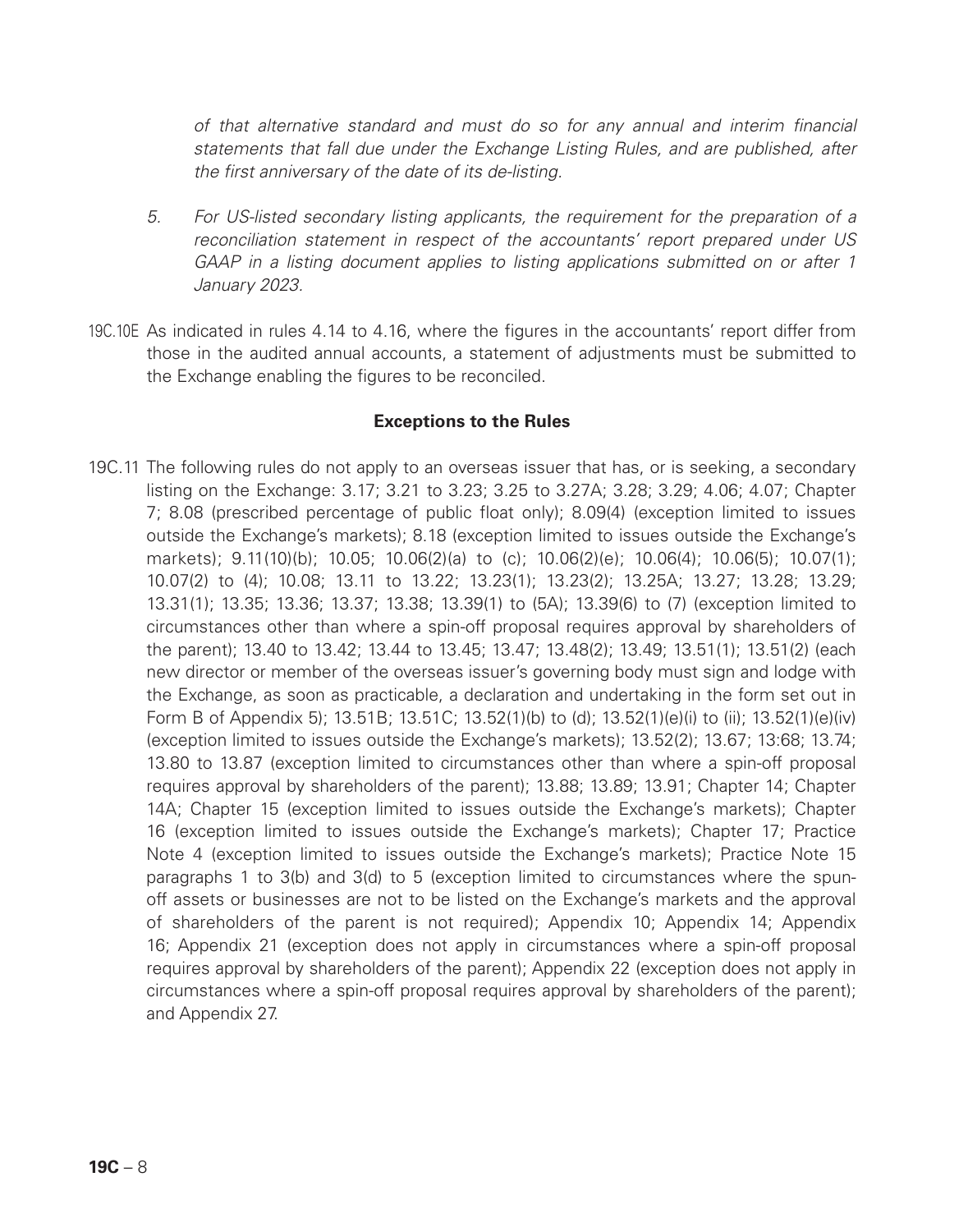#### **Basis for Waivers, Modifications and Exceptions**

- 19C.11A The Exchange may exercise its power under rule 2.04 to waive, modify or not require compliance with the Exchange Listing Rules for an overseas issuer with, or seeking, a listing under this chapter, on a case by case basis, based on the underlying principle that:
	- (1) the overseas issuer is primary listed on a Recognised Stock Exchange and so reliance can be placed upon: (a) the standards of shareholder protection of the regulatory regime to which overseas issuers listed on that exchange are subject; and (b) the enforcement of those standards by the regulatory authorities of that regime;
	- (2) regulatory co-operation arrangements are in place with the Commission as required by rule 8.02A;
	- (3) the majority of trading in the overseas issuer's listed shares is not expected to migrate, or has not yet migrated, to the Exchange's markets on a permanent basis; and
		- *Note: See note 1 to rule 19C.13 for when the Exchange will regard the majority of trading in an overseas issuer's listed shares as having migrated to the Exchange's markets on a permanent basis.*
	- (4) the overseas issuer can demonstrate that strict compliance with both the relevant Exchange Listing Rules and the overseas regulations would be unduly burdensome or unnecessary (including where requirements under the Exchange Listing Rules contradict the applicable overseas laws or regulations and strict compliance with the Exchange Listing Rules would result in a breach of applicable overseas laws or regulations) and that the granting of such waivers by the Exchange will not prejudice the interest of the investing public.

#### **Common Waivers**

- 19C.11B The Exchange will consider applications for waivers from strict compliance with rules 2.07C(4)(a), 9.09, 11.06, 13.25B, 13.55(1), 13.71 to 13.73, Practice Note 5, paragraph 15(2) (c) of Appendix 1A, paragraphs 41(4) and 45 of Appendix 1A, paragraphs 34 and 38 of Appendix 1B, paragraphs 41(4) and 45 of Appendix 1E, paragraph 49(2)(c) of Appendix 1E and paragraphs 30 and 34 of Appendix 1F from issuers with, or seeking, a secondary listing under this chapter. The Exchange will consider these applications on individual merit based on all relevant facts and circumstances, including compliance with the prescribed conditions as set out in the relevant rules.
- 19C.11C An overseas issuer may apply for waivers from the requirements of other rules that the Exchange will consider in individual cases, based on the general principles set out in rule 19C.11A.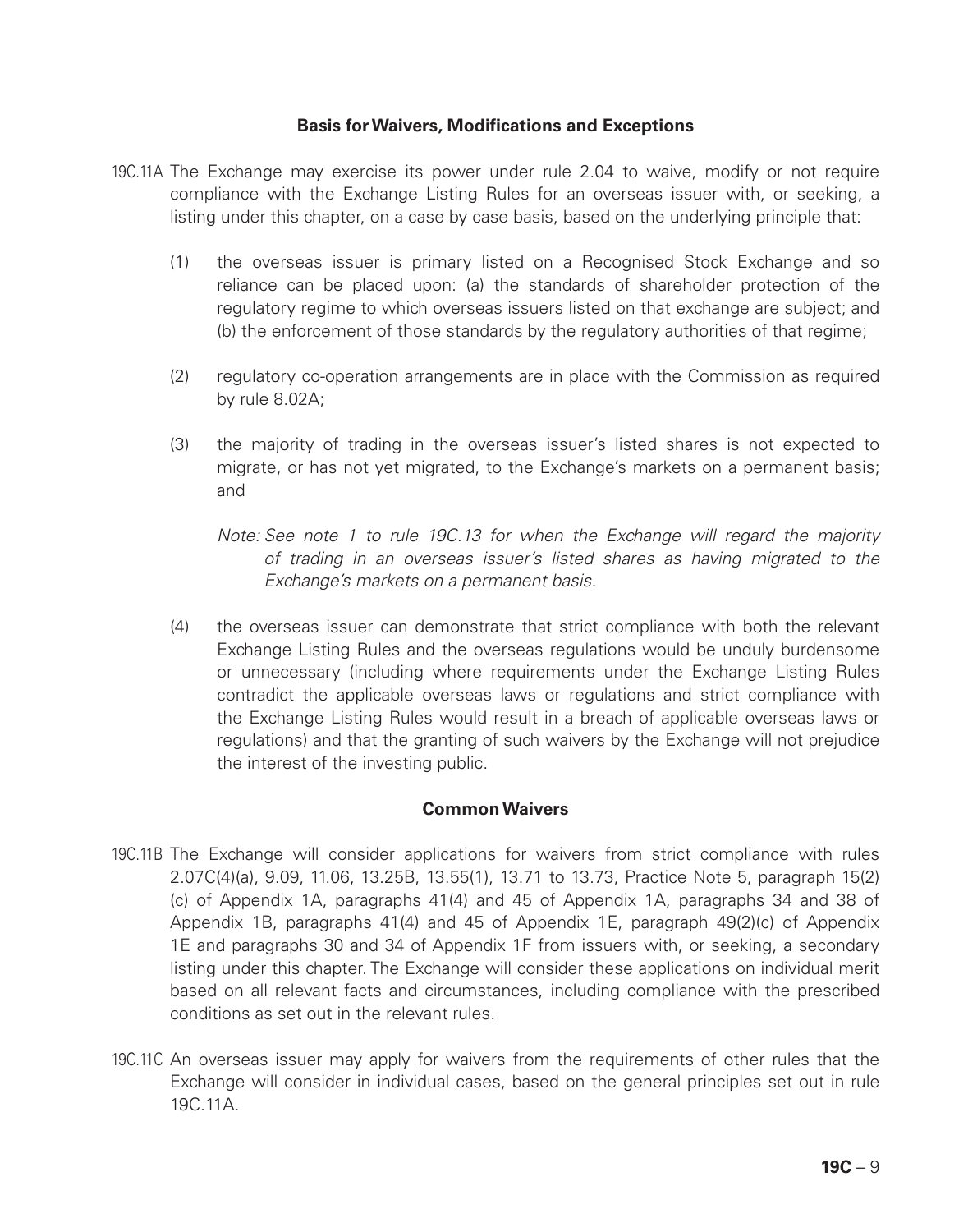19C.12 [Repealed 1 January 2022]

# **Migration of the Majority of Trading to the Exchange's Markets**

19C.13 If the majority of trading in an overseas issuer's listed shares migrates to the Exchange's markets on a permanent basis, the Exchange will regard the issuer as having a dualprimary listing and consequently rules 19C.11, 19C.11A, 19C.11B and 19C.11C (as applicable) will no longer apply to the issuer.

#### *Notes:*

- *1. The Exchange will regard the majority of trading in an overseas issuer's listed shares to have migrated to the Exchange's markets on a permanent basis if 55% or more of the total worldwide trading volume, by dollar value, of those shares (including the volume of trading in depositary receipts issued on those shares) over the issuer's most recent financial year, takes place on the Exchange's markets.*
- *2. An overseas issuer to which rule 19C.13 applies will have a grace period of 12 months within which to comply with the applicable Exchange Listing Rules. This grace period will end at midnight on the first anniversary of the date of the Exchange's written notice of its decision that the majority of trading in listed shares has migrated permanently to the Exchange's markets.*
- *3. Any continuing transaction of an overseas issuer in place as at the date of the Exchange notice referred to in Note 2 will continue to be exempted from the applicable rules set out in 19C.11 for a period of three years from the date of the Exchange notice referred to in Note 2. However if such transaction is subsequently amended or renewed before the expiry of the three year period, the overseas issuer*  must comply with the relevant requirements under the rules at such time. For the *avoidance of doubt, this exemption does not apply to any other circumstances unless otherwise stated in the Listing Rules.*
- *4. The Exchange may apply all disciplinary measures at its disposal, including a de*listing of the issuer's listed shares, if an overseas issuer fails to comply with the *requirements of rule 19C.13 within the grace period allowed.*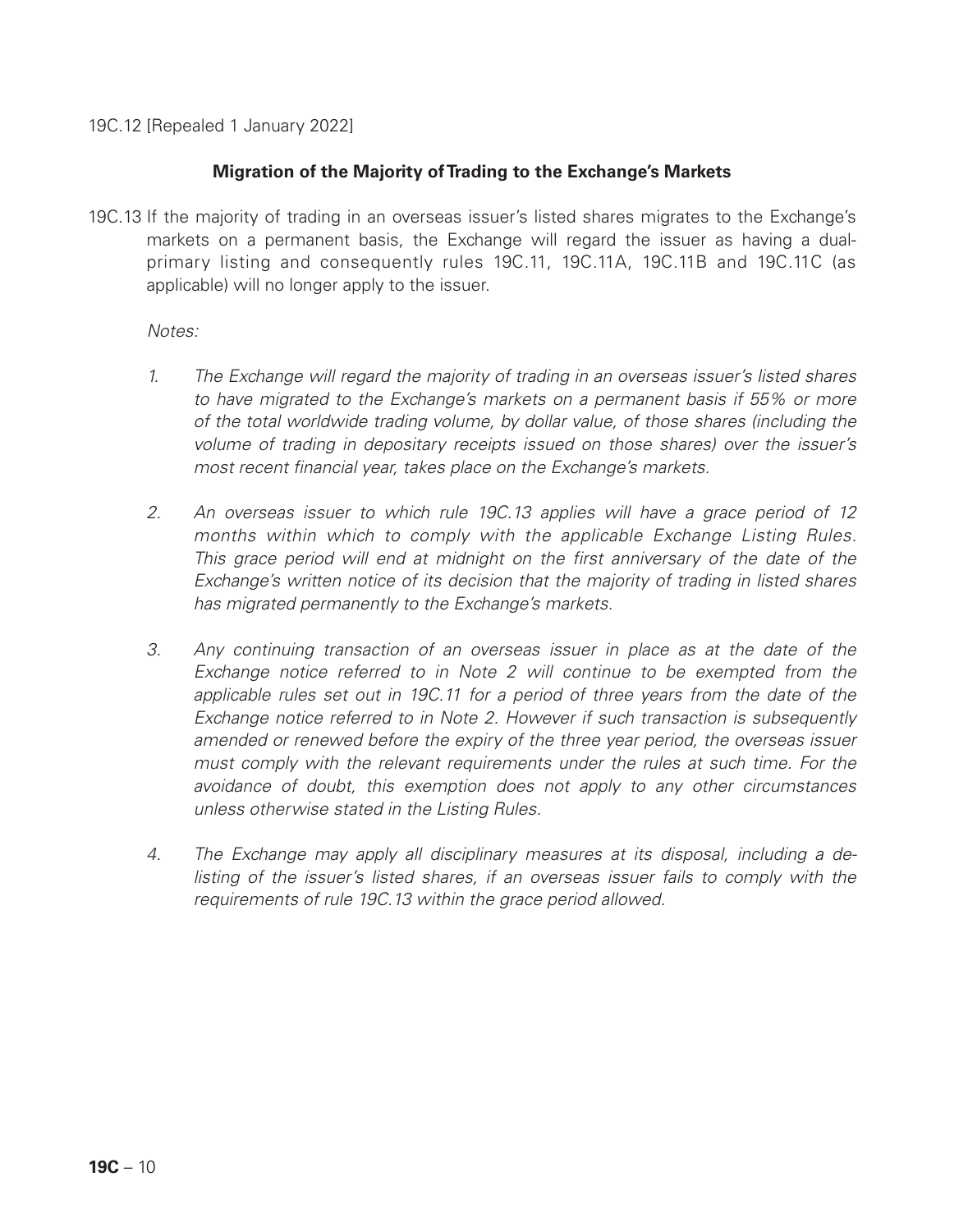# **De-listing**

- 19C.13A If an overseas issuer's shares or depositary receipts issued on its shares (as the case may be) cease to be listed on the Recognised Stock Exchange on which it is primary listed, the Exchange will regard the issuer as having a primary listing in Hong Kong and consequently rules 19C.11, 19C.11A, 19C.11B and 19C.11C (as applicable) will no longer apply to the issuer.
	- *Note: In the event that an overseas issuer is expected to be involuntarily de-listed from the Recognised Stock Exchange on which it is primary listed, the Exchange is prepared to allow an exemption in respect of any continuing transaction that will continue after the effective date of the involuntary de-listing if the transaction is entered into before the issuer notifies the Exchange that it reasonably expects to be involuntarily de*listed from the overseas exchange. Such transaction will continue to be exempted *from the applicable rules set out in 19C.11 for a period of three years from the date of the notification about the expected involuntary de-listing. However if such transaction is subsequently amended or renewed before the expiry of the three-year period, the overseas issuer must comply with the relevant requirements under the rules at such time. For the avoidance of doubt, the Exchange retains the discretion to modify or not grant the exemption if the issuer fails to notify the Exchange of the expected involuntary de-listing on a timely basis.*
- 19C.14 [Repealed 1 January 2022]

#### **Annual report and accounts and auditors' report**

- 19C.15 The following modifications and additional requirements apply to Appendix 16 insofar as an issuer is an overseas issuer. To the extent such modifications and additional requirements conflict with the provisions of Appendix 16, the following provisions shall apply.
- 19C.16 The annual accounts must be audited by a person, firm or company who must be a practising accountant of good standing. Such person, firm or company must also be independent of the overseas issuer to the same extent as that required of an auditor under the Companies Ordinance and in accordance with the requirements on independence issued by the International Federation of Accountants and must be either:—
	- (1) qualified under the PAO for appointment as an auditor of a company and a Registered PIE Auditor under the FRCO; or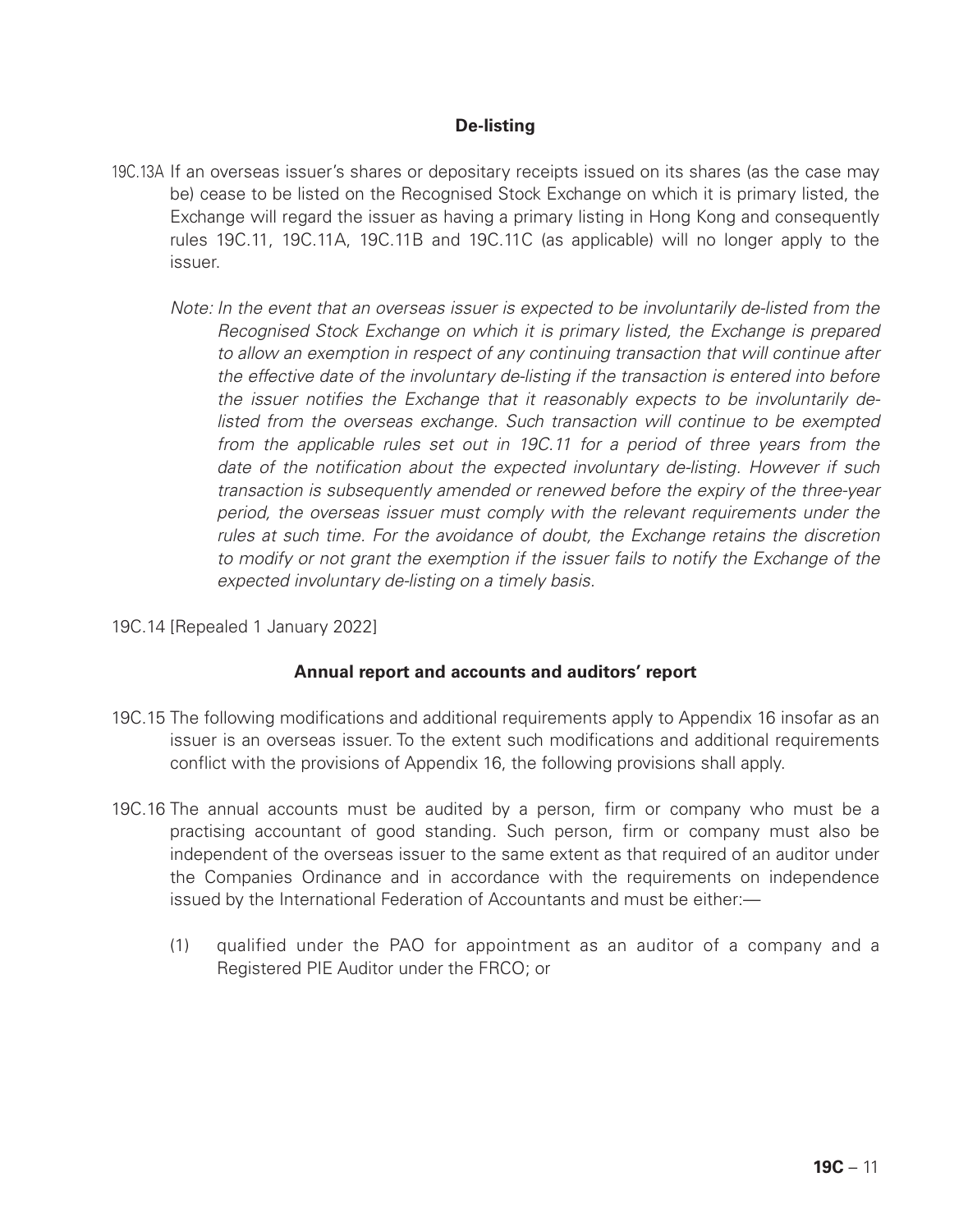(2) an overseas firm of practising accountants that is a Recognised PIE Auditor of that issuer under the FRCO.

*Note: In relation to an application for the recognition of an overseas firm of practising accountants under the FRCO, on a request made by an overseas issuer, the Exchange may provide a statement of no objection to that issuer for appointing an overseas firm of practising accountants to carry out a PIE Engagement for that issuer under section 20ZF(2)(a) of the FRCO (see note 2 to rule 4.03(1)).*

- 19C.17 The annual accounts must be audited to a standard comparable to that required by the Hong Kong Institute of Certified Public Accountants or by the International Auditing and Assurance Standards Board of the International Federation of Accountants.
	- *Note: A list of alternative overseas auditing standards that are considered comparable to the standards set out in this rule is published on the Exchange's website, as amended from time to time.*
- 19C.18 The report of the auditors must be annexed to all copies of the annual accounts and indicate whether in the opinion of the auditors the accounts give a true and fair view:—
	- (1) in the case of the overseas issuer's balance sheet, of the state of its affairs at the end of the financial year and in the case of the overseas issuer's profit and loss account, of the profit or loss and cash flows for the financial year; and
	- (2) in the case where consolidated accounts are prepared, of the state of affairs and profit or loss of the overseas issuer and cash flows of the group.
- 19C.19 The report of the auditors must indicate the act, ordinance or other legislation in accordance with which the annual accounts have been drawn up and the authority or body whose auditing standards have been applied.
- 19C.20 If the overseas issuer is not required to draw up its accounts so as to give a true and fair view but is required to draw them up to an equivalent standard, the Exchange may allow its accounts to be drawn up to that standard. Reference must, however, be made to the Exchange. If an overseas issuer is in doubt as to what more detailed and/or additional information should be provided, it should contact the Exchange for guidance.
- 19C.21 An auditors' report which conforms to the requirements of the International Standards on Auditing issued by the International Auditing and Assurance Standards Board of the International Federation of Accountants or the alternative overseas auditing standards acceptable to the Exchange referred to in rule 19C.17 is acceptable.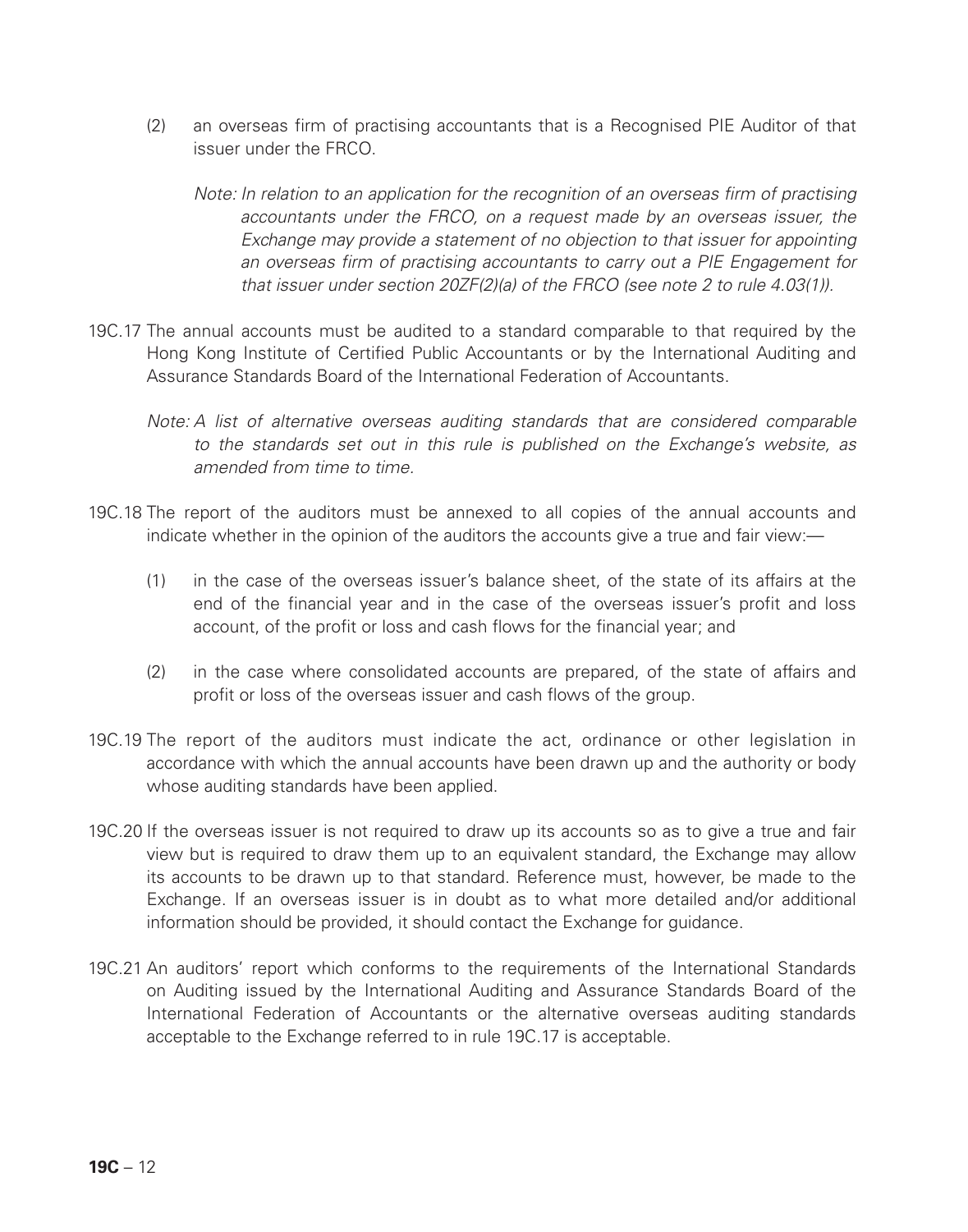- 19C.22 An auditors' report in a different form may be applicable in the case of banking and insurance companies. The wording of such an auditors' report should make it clear whether or not profits have been stated before transfers to or from undisclosed reserves.
- 19C.23 The annual accounts are required to conform with financial reporting standards acceptable to the Exchange, which are normally HKFRS or IFRS. Where the Exchange allows annual accounts to be drawn up otherwise than in conformity with HKFRS or IFRS, the annual accounts will be required to conform with financial reporting standards acceptable to the Exchange. In such cases the Exchange will normally require the annual accounts to contain a reconciliation statement setting out the financial effect of the material differences (if any) from either HKFRS or **IFRS**

*Notes:*

- *1. The suitability of alternative overseas financial reporting standards depends on*  whether there is any significant difference between the overseas financial reporting *standards and IFRS, and whether there is any concrete proposal to converge or substantially converge the overseas financial reporting standards with IFRS.*
- *2. A list of alternative overseas financial reporting standards that are considered comparable to HKFRS or IFRS is published on the Exchange's website, as amended from time to time.*
- *3. An overseas issuer is also required to include a reconciliation statement in its interim report. The reconciliation statement contained in the annual accounts or interim report must be reviewed by its auditor.*
- *4. An overseas issuer with a secondary listing that adopts one of the alternative standards referred to in Note 2 above (other than issuers incorporated in a member state of the European Union which have adopted EU-IFRS) for the preparation of its annual accounts must adopt HKFRS or IFRS if it de-lists from the jurisdiction of that alternative standard and must do so for any annual and interim financial statements that fall due under the Exchange Listing Rules, and are published, after the first anniversary of the date of its de-listing.*
- *5. For US-listed issuers with a secondary listing on the Exchange that adopted US GAAP in the preparation of their financial statements, the requirement for the preparation of a reconciliation statement applies to the first annual financial statements for the financial year commencing on or after 1 January 2022 and subsequent interim and annual financial statements.*